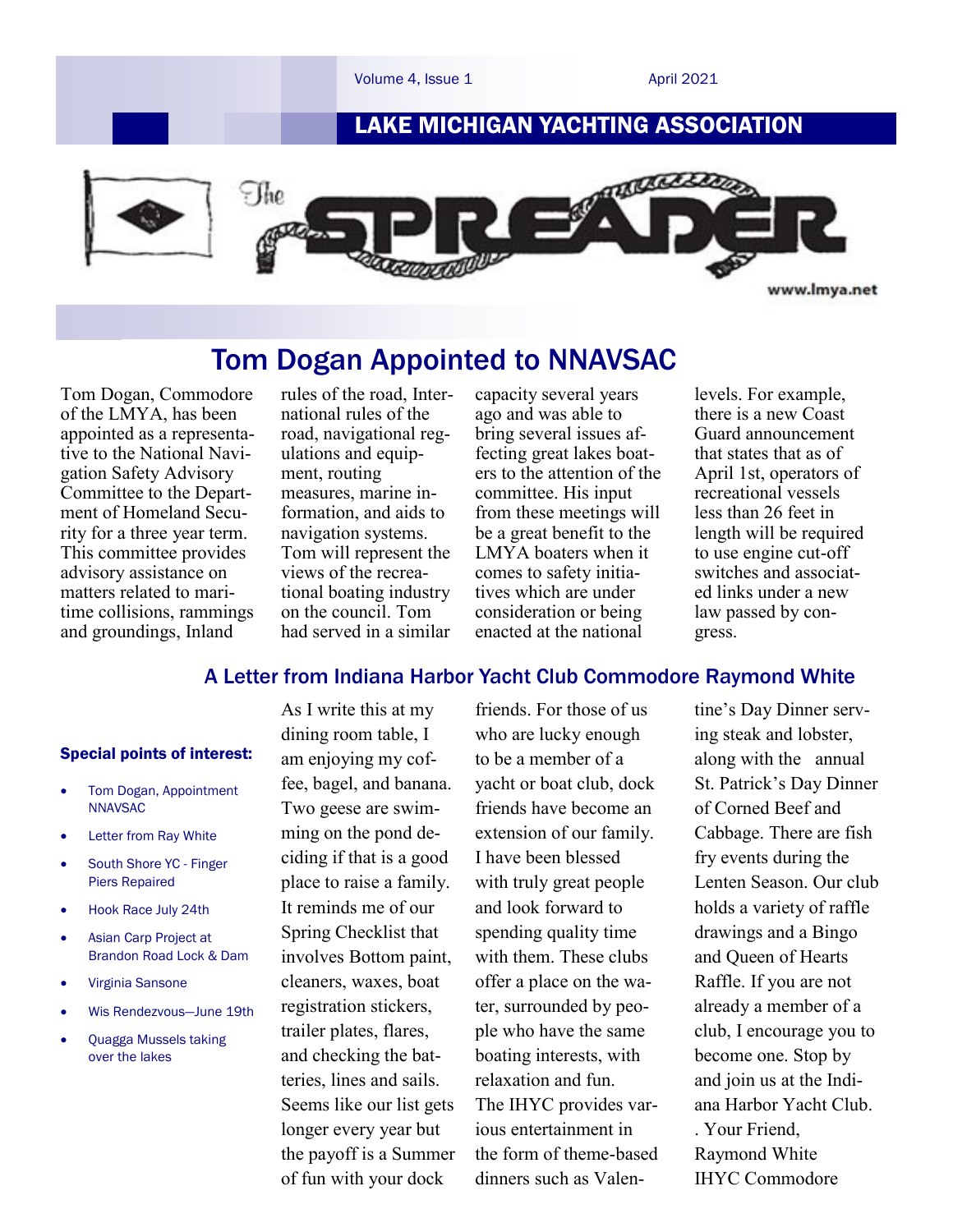# South Shore Yacht Club — Repairing Finger Piers

The FEMA determination appeal that was recently filed has not been answered yet from FEMA. In the meantime, water levels have declined almost a foot since last year at this time and the members of South Shore are proceeding with replacing all of the pallets on the tops of their finger piers so that the slips can once again be open for

boaters to use them. Hopefully the breakwater repair project will begin this year and be finished by 2022. The breakwater needs a complete rebuild after the severe storm damage of January 2020. Milwaukee county has requested proposals from several contractors for the design and engineering of the rebuild efforts. Bids are expected

# new pallets on the finger piers. 38th Annual Hook Race July 24th, 2021

The 38th running of the Hook Race will be held on July 24th starting from the Racine Yacht Club and ending at the Menominee Municipal Marina in Michigan. The race follows the coast of Wisconsin from Racine to the Porte Des Morts (Death's Door) passage south of Washington Island and ends in Menominee. Double and single-handed, one designs, and Spinnaker Fleet entries included. For more information contact Fred Stritt or Ed Palladino the race co-chairs at hookchair@racineyachtclub.org.

back this month. South Shore volunteers are installing new pallets made in Green Bay which are a non-skid composite material with extra boards beneath the docks to lock the pallets in place so they can't be dislodged by future storms. Rebuilding the finger piers involves securing about 950 four

-foot sections of composite pallets that are affixed to the steel supports. Some of the members are working on weekends to install the pallets with a target date for opening the docks of May 1st. Most of the pallets on 250 slips should be replaced by that time. See photo below.

Members of South Shore working to install



Our Post Office Box:

## LMYA Officers for 2021

**LMYA Secretary P.O. Box 631 Germantown, WI, 53022**

| Commodore:      | Thomas Dogan   |
|-----------------|----------------|
| Vice Commodore: | Matthew Dogan  |
| Secretary:      | Jim Mergener   |
| Treasurer:      | Sally Mergener |
| Judge Advocate: | Thomas Dogan   |